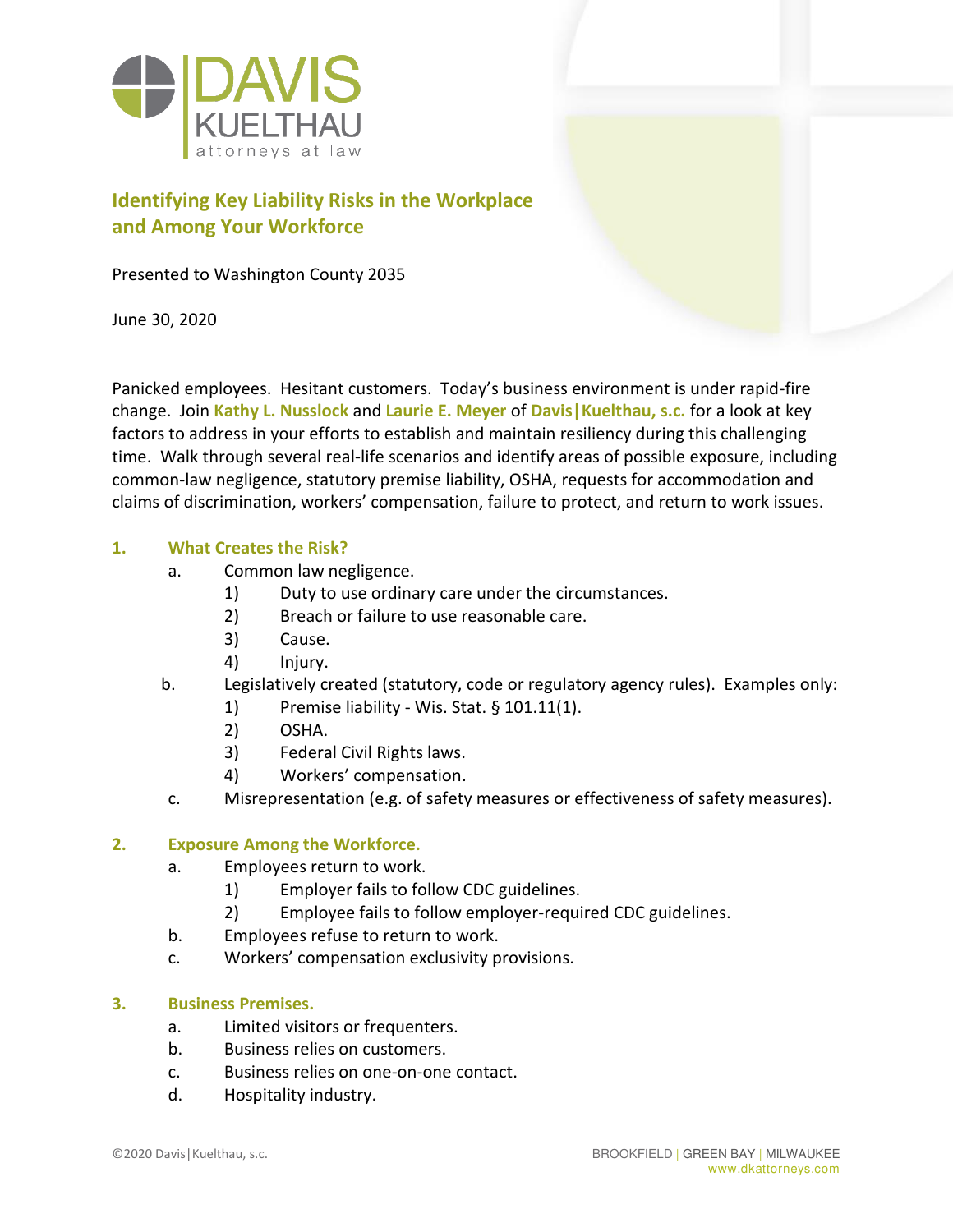#### **4. Defending Against Risk.**

- a. Insurance.
- b. Releases (more of a deterrent).

#### **5. Recommendations.**

- a. Follow federal, state and local guidelines.
- b. Clearly advise employees and frequenters of any restrictions/requirements put in place as safety measures.
- c. Inform employees and frequenters of the risks they assume for their own failure to comply with these restrictions/requirements.
- d. Monitor the effect of the safety measures they implement and be ready to adapt to ever changing guidelines and changing public health concerns.
- e. Document. Document. Document.



**Kathy L. Nusslock** Litigation Attorney 414.225.1447 **knusslock@dkattorneys.com**



**Laurie E. Meyer** Employment and Litigation Attorney 414.225.1419 **LMeyer@dkattorneys.com**

We will continue to monitor the impact of COVID-19 and provide information businesses need today to prepare for a continually changing tomorrow via our **Navigating Disruption: Business Resilience Resources** hub.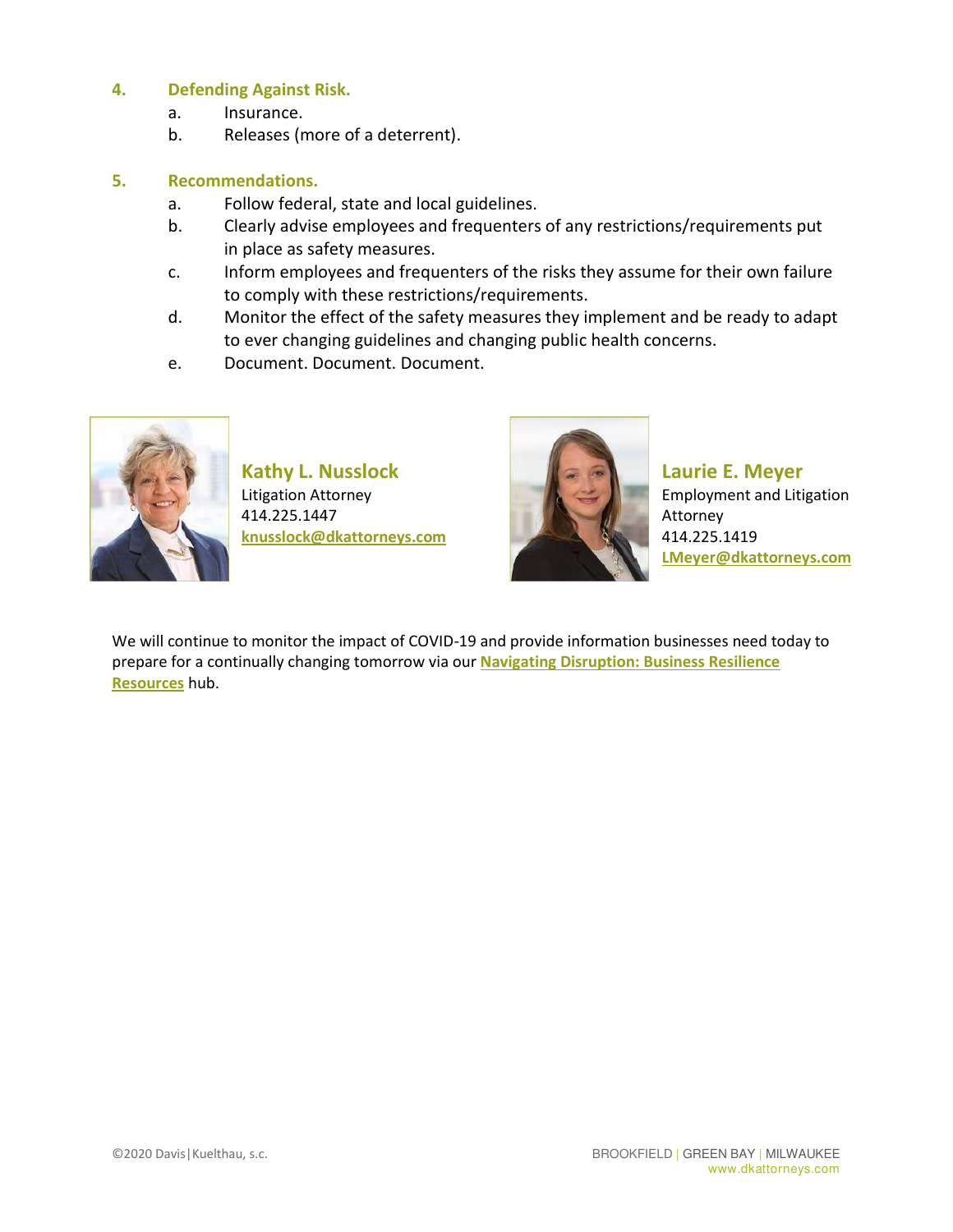

## **Avoiding Employment-Related Liability as Employees Return to Work**

June 29, 2020

#### By: **Laurie E. Meyer**

As states and municipalities relax safer-at-home measures, stores, restaurants, offices, manufacturers, and other employers across the country are either re-opening for business or returning their employees from remote work. Despite the best of intentions to comply with seemingly ever-changing laws, orders and agency guidance, many businesses worry about whether there will be an upsurge in the number of employee lawsuits or claims arising from the COVID-19 pandemic. This article identifies the most likely types of claims that may be seen by employers and describes steps employers can take to manage their risk.

#### 1. Discrimination, Retaliation and Harassment Claims

Back in March, decisions regarding closures and the resulting layoffs and furloughs were made in a bit of a hurry. In situations where less than an entire workforce was sent home, hopefully, decisions about which employees were chosen for layoff or furlough were made carefully, with attention paid to the relative skills, performance, and job functions of each employee. Employers now returning employees to work—or to the workplace in phases—face the same decisions, and may be second-guessed if they treat employees differently based on impermissible reasons. The Equal Employment Opportunity Commission (EEOC) has made clear that employers may not make assumptions about their employees' ages, ability to telework, known or perceived disabilities, or suspected vulnerabilities when making these decisions. Even decisions made out of benevolence toward employees may be deemed discriminatory in retrospect if they were made based on these paternalistic assumptions. Thus, employers should avoid blanket exclusions for individuals perceived as vulnerable when creating and implementing return-to-work policies.

Employees adversely affected by such a reduction-in-force decision may also allege that the decision was pretextual to eliminate employees with protected characteristics. In other words, they may claim that their employer used the furlough or layoff process as an "excuse" to get rid of employees in certain age, race, national origin, gender or other protected categories. Employers making layoff or phased return-to-work decisions should therefore take care to "audit" their lists of affected employees to determine if certain groups have been adversely impacted.

Employers may also not retaliate or discriminate against employees for requesting or taking leave under the Families First Coronavirus Response Act (FFCRA), the Family and Medical Leave Act (FMLA), or for voicing concerns about workplace safety.

Finally, employers should be on guard against potential harassment claims, especially in light of reports that persons of Asian descent have been the target of harassment arising from the suspected origin of the novel coronavirus. Employers who are found to have known about (or should have known about, with proper vigilance) unlawful harassment can be found liable for this harassment.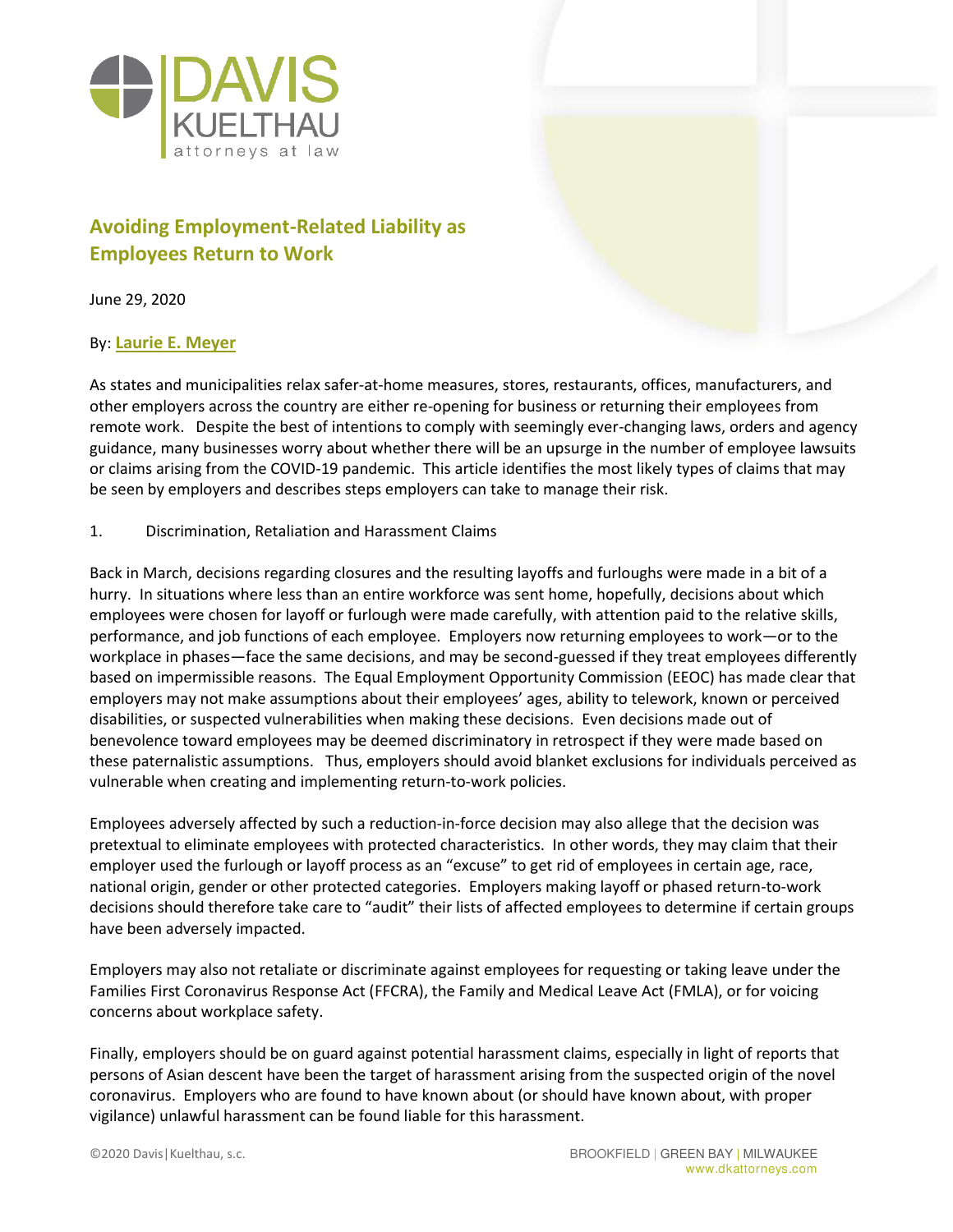Employers who unlawfully discriminate or retaliate against employees in these ways may face claims under a host of laws, including the Family and Medical Leave Act, the Americans with Disabilities Act, Title VII of the Civil Rights Act, the Age Discrimination in Employment Act, or state worker's compensation laws.

#### 2. Disability Failure-to-Accommodate Claims

While employers should not *assume* that an employee cannot work based on the individual's known or perceived disability, they should understand that they *do* have a duty to engage in an interactive process with employees who request an accommodation due to a disability. This duty to provide *reasonable* accommodations exists under both the federal Americans with Disabilities Act (ADA), which applies to employers with 15 or more employees, and the state Wisconsin Fair Employment Act (WFEA), which applies to employers with one or more employees.

In the COVID-19 context, the duty to accommodate arises when an employee requests leave or another accommodation because his or her existing disability makes him or her particularly vulnerable to COVID-19 or the disability is exacerbated by the threat of COVID-19 or the safety precautions taken. For instance, an employee may have diabetes or a heart or lung condition which places him or her in increased danger if he or she were to contract COVID-19. Another employee may request an accommodation because his or her diagnosed panic and anxiety disorder is exacerbated when he or she works in close proximity with other people. Still another employee may have claustrophobia or asthma which makes complying with a face mask requirement difficult or impossible. In these situations, the law requires the employer to engage in an interactive dialogue with the employee, and potentially the employee's medical providers, to determine what reasonable accommodations, if any, can be made for the employee. Examples of such accommodations may include telework (where possible), additional physical barriers from other workers, or even limited leave in some circumstances. Again, analyses of such requests and possible accommodations should be undertaken on an individualized basis, ideally with experienced employment counsel.

#### 3. Failure to Protect Claims

Worker's Compensation: Employees who sustain injury during the course and scope of their employment may make claims under state workers compensation laws. In most such claims, it will be significantly challenging for employees to prove they contracted the coronavirus while at work, rather than through other means, such as riding public transportation or shopping at the grocery store. In Wisconsin—with the notable exceptions of emergency health care workers and first responders—such employees would have to prove causation, which may be a bar to many claims.

OSHA: According to the general duty clause of the Occupational Safety and Health Act (OSH Act), employers are required to provide their employees "a place of employment which are free from recognized hazards that are causing or are likely to cause death or serious physical harm to his employees." The federal Occupational Safety and Health Administration (OSHA) can cite employers for violating the general duty clause if there is a recognized hazard and they do not take reasonable steps to prevent or abate it.

Monitor Published Guidance: Employers should regularly monitor OSHA and CDC guidance to ensure that they are following the most current recommendations from both agencies, based on their particular industry and circumstances. While many employers may view such guidance as not "the law" but rather only suggested (and thus optional) recommendations, they should be aware that an OSHA investigator will likely not look kindly on an employer who refuses to implement well-publicized recommendations.

Develop a Formal Return-to-Work Plan: If employers have not already done so, they should develop and implement formal return-to-work plans addressing such things as PPE and social distancing expectations,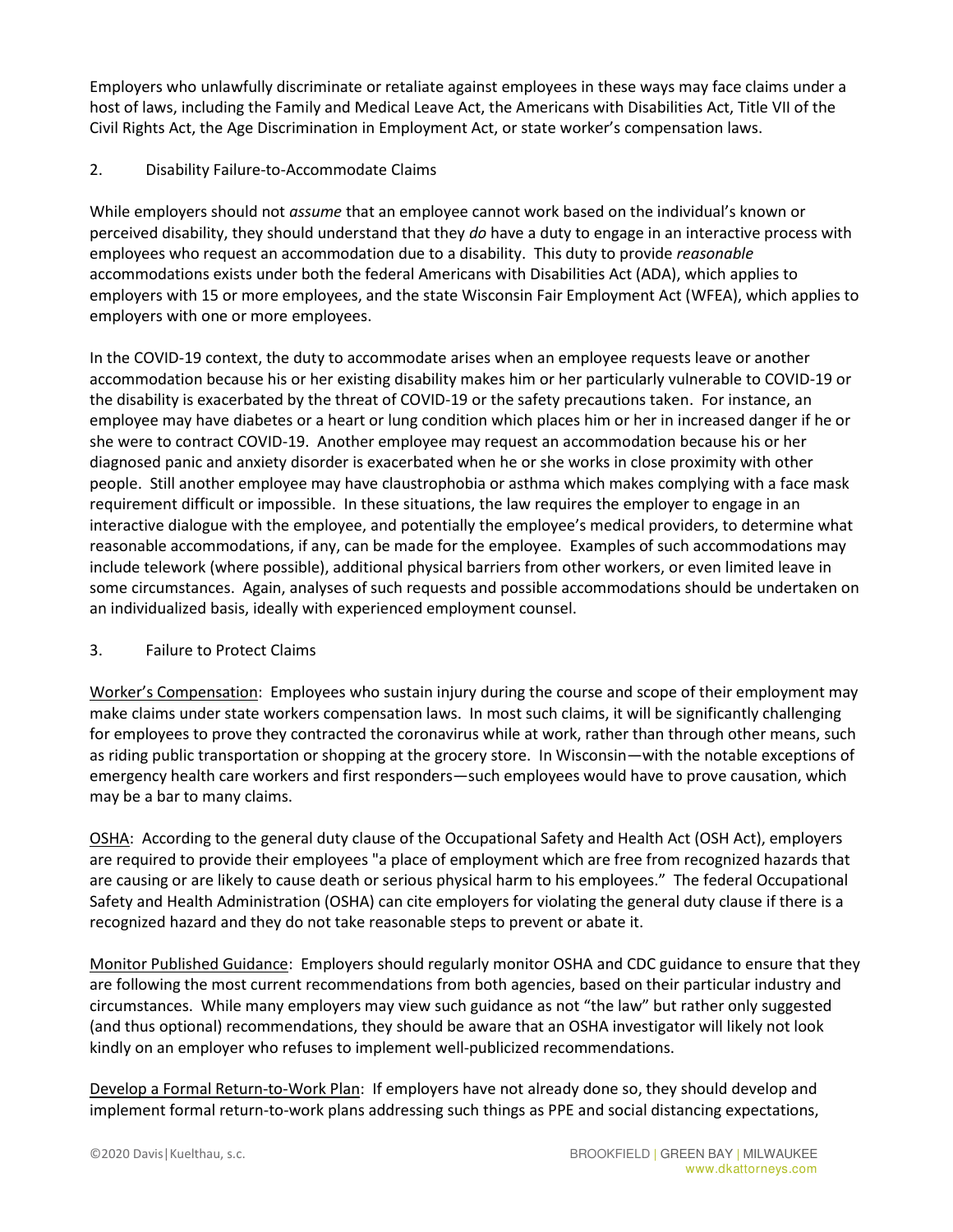sanitation procedures, employee questionnaires and/or temperature testing, handling of visitors, and protocols for dealing with employees or visitors who test positive for COVID-19 or who report being in close contact with someone who has tested positive. Employers should regularly update such plans when necessary, ensure that all requirements are followed by employees and visitors alike, and promptly investigate all complaints of non-compliance. Such plans will assist employers who must defend against claims alleging that they did not provide adequate safety precautions for employees.

4. Failure to Protect Employee Privacy and Abide by Confidentiality Requirements

In published guidance, the EEOC has directed that while ordinarily, medical questionnaires required of employees or temperature testing would be impermissible under the ADA, they are allowed in the COVID-19 context due to the direct threat posed by the pandemic to the health and safety of employees. Consequently, many employers have implemented symptom-monitoring protocols for employees, which range from selfmonitoring and reporting to employer-imposed temperature checks. While gathering such information is permitted under the law, employers should take adequate steps to ensure that it is protected as confidential employee medical information. That means employers should treat and store such information just as it does all other employee medical information it receives—i.e., in files separate from employee personnel files with limited access by other employees.

5. Denial or Miscalculation of Sick or Family Leave

For private employers with fewer than 500 employees, the FFCRA provides paid leave for employees who need time off to care for themselves or a family member affected by COVID-19, or where a child's school or childcare is unavailable due to COVID-19. Even as summer has arrived, summer childcare options may be limited, and many areas of the country are experiencing increased positive tests for COVID-19. Thus, employees may continue to request leave under the FFCRA. Employers must remember that the FFCRA is in place until the end of 2020, and they should be cognizant of their obligations under the law.

Employees may bring actions under the federal Fair Labor Standards Act (FLSA) based on denial or miscalculation of FFCRA leave pay. As we have previously advised in our *FFCRA Regulations* article*,* employers should not assume that the FFCRA does not apply to them simply because they have fewer than 50 employees. The exception for small employers does not apply to employee requests for emergency sick leave but only to requests for leave due to school or childcare unavailability—and then applies only in defined circumstances that should be analyzed on a case-by-case basis.

6. Wage and Hour Claims

In order to comply with safer-at-home orders and ensure social distancing, many employers had to make sudden changes to their workforces with little notice or preparation. Many began allowing non-exempt employees to telework for the first time. Some may have been forced to change the compensation structures of exempt employees for economic reasons. Others may have required employees to spend time preparing for work in additional ways related to COVID-19 (e.g., cleaning and donning PPE or assisting with cleaning work areas before or after their shifts).

While these changes came on suddenly, employers should always remember that the wage and hour laws pertaining to minimum wage and overtime requirements still apply. Employers should review their timekeeping procedures and compensation structures with an eye toward the following questions:

> Are non-exempt employees who are working from home adequately tracking and reporting their time?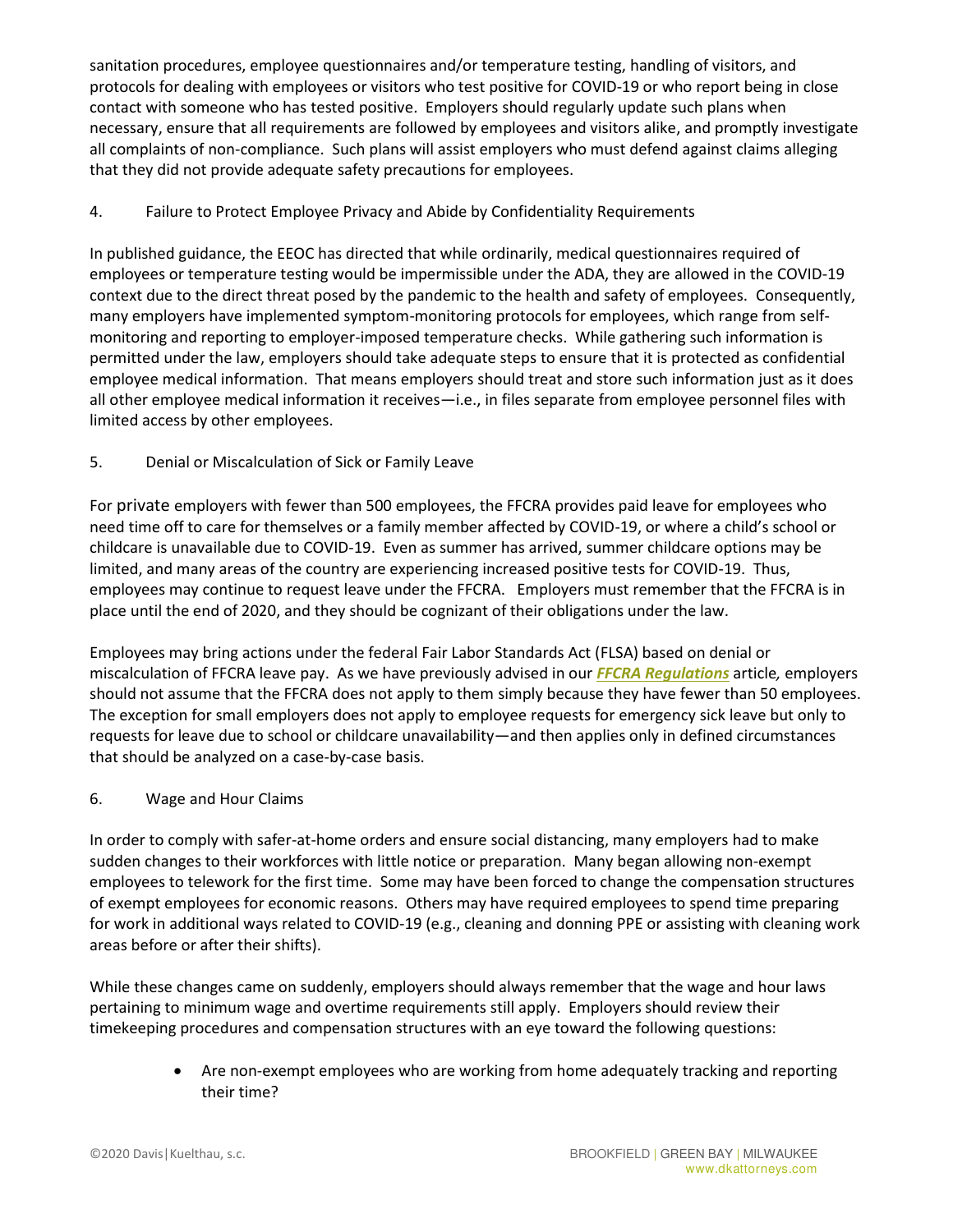- Have non-exempt employees been instructed as to their start and end times each day? Are they permitted or expected to work outside of those times? Do they check and respond to emails and voicemails at other times?
- Are non-exempt employees expected to clean work areas off the clock? Are they spending more than a *de minimis* amount of time off the clock cleaning, donning or doffing PPE?
- Are the salaries of exempt employees impermissibly "docked?"
- Have exempt employee salaries been reduced below the applicable overtime exemption thresholds?
- Have any compensation reductions resulted in minimum wage violations?
- 7. Federal and State WARN Violations for Mass Layoffs or Closings

The federal Worker Adjustment and Retraining Notification Act (WARN Act) and its state counterpart, the Wisconsin Business Closing and Mass Layoff Law (Wis-WARN), were both enacted to require certain employers to provide employees with written notice prior to a permanent or temporary shut down or mass layoff of an employment site, facility, or operating unit, in order to help affected employees prepare for new employment. (The federal WARN Act applies to businesses with 100 or more employees, while Wis-WARN applies to employers with 50 or more employees. These laws have differing triggering thresholds for the required notices which are described in our *Telework, Shortened Work Schedules, Layoffs, and Worksite Closures: Handling Employment Interruptions in the Age of COVID-19* article.

Importantly, both laws have a number of exceptions, among them one for layoffs or closings caused by "unforeseeable business circumstances." The laws also generally do not apply in the case of a short-term furlough (rather than lay-off) of employees. While these exceptions may well have been met back in March if the closing or layoff was the sudden result of compliance with a state or municipal safer-at-home order, or if a furlough was initially anticipated to be of short duration, these laws may become applicable in the future. Furloughs may turn into permanent layoffs or another large reduction-in-force may be necessitated by the continued economic downturn. Employers must be cognizant of both laws' requirements to avoid inadvertent missteps in the event that one or both laws apply in the future.

#### 8. NLRA Claims and OSHA "Whistleblower" Claims

NLRA Claims: Many employers believe that the National Labor Relations Act (NLRA) does not apply to them simply because they do not have a union. However, Sections  $8(a)(1)$  and  $8(a)(3)$  of the NLRA prohibit employers from retaliating against an employee for, among other things, participating in "concerted activity" whether or not it is union activity—so long as it is done for the purpose of collective bargaining or other "mutual aid or protection." Thus, if an employee makes a complaint, either with other employees or on their behalf, in order to improve working terms or conditions, that activity may be protected. Discharging or taking adverse employment action against employees who engage in such activity can lead to serious legal risk. In a recent National Labor Relations Board (NLRB) decision, *Maine Coast Regional Health Facilities*, 369 NLRB No. 51, (March 30, 2020), the NLRB held that healthcare workers who were terminated for voicing concerns about working conditions in health care facilities may have a retaliation claim under the NLRA.

OSHA Whistleblower Claims: Section 11(c) of the OSH Act prohibits employers from retaliating against employees for exercising their rights under the statute, including raising a health or safety complaint with OSHA. 29 U.S.C. § 660(c). The protections contained in Section 11(c) apply to employees who report conduct they reasonably and in good faith believe violates the OSH Act. Although Section 11(c) does not provide for a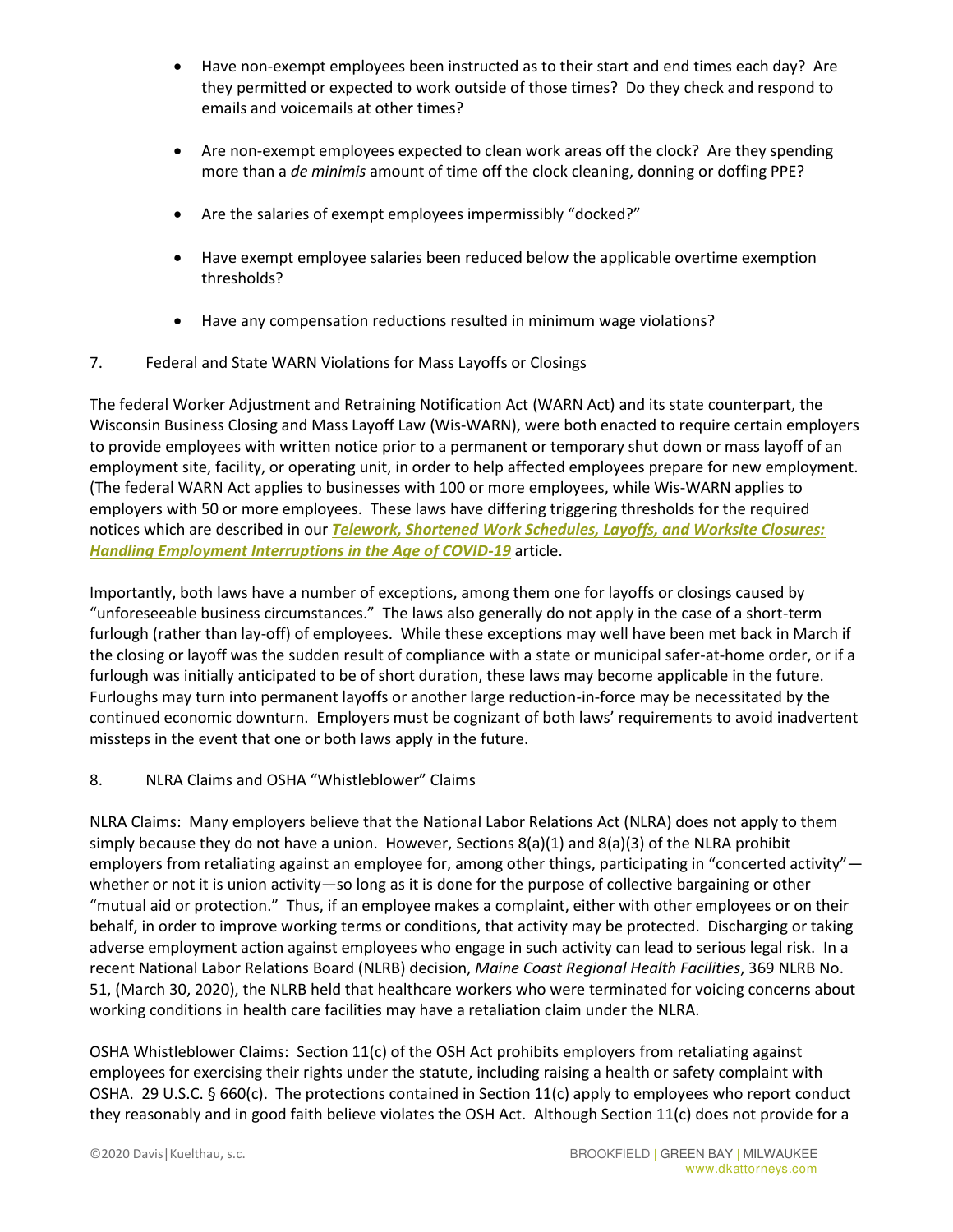private cause of action, employees can submit a complaint to the Secretary of Labor. After investigating the employee's complaint, the Secretary of Labor can sue the employer in federal court on the employee's behalf and seek relief including reinstatement, back pay with interest, compensatory damages, punitive damages, and other appropriate relief.

If you have any questions about this article or need further information, please contact your Davis|Kuelthau, s.c. attorney, the **author linked above**, or the related practice group chair linked **here**.

We will continue to monitor the impact of COVID-19 and provide information businesses need today to prepare for a continually changing tomorrow via our **Navigating Disruption: Business Resilience Resources** hub.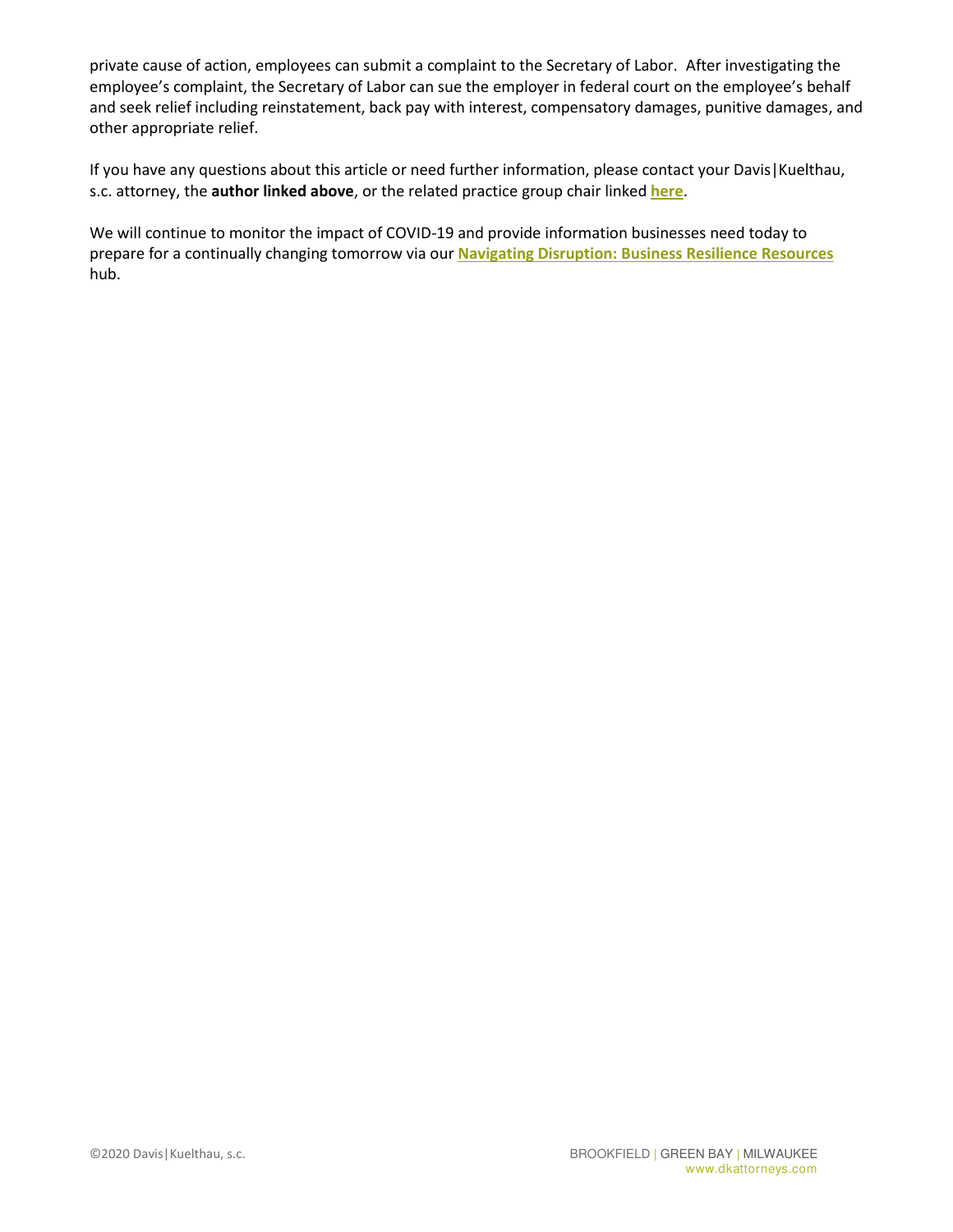



 $T: 414.225.1447$ F: 414.278.3647 knusslock@dkattorneys.com

111 E. Kilbourn Avenue, Suite 1400 Milwaukee, WI 53202

**Assistant:** Kathleen Stephan T: 414.225.7504

#### **Practice Areas**

- Appellate Practice
- Commercial Finance
- Employment Litigation
- Intellectual Property
- Labor and Employment
- Litigation
- Trusts, Estates and Succession Planning

#### **Industries**

- Food and Beverage
- School and Higher Education

#### **Education**

- J.D., magna cum laude, Marquette University Law School
- L.S.B.A., University of Wisconsin Milwaukee (Economics)

## **Kathy L. Nusslock Shareholder**

Kathy Nusslock returned to a commercial litigation practice in 2017 after serving as the firm's Chief Operating Officer from July of 2014 through September of 2017 and firm President from December of 2014 through September of 2016. As Chief Operating Officer, Kathy worked in conjunction with the Board of Directors and was responsible for overall management of the firm's operations, including human resources, facilities management, and oversight of accounting/finance, information technology, and marketing/business development.

Kathy maintains an active caseload providing representation on a broad range of litigation matters in state and federal trial and appellate courts as well as in arbitration and other alternative dispute forums. Kathy has significant experience working with complex litigation matters ranging from employment discrimination and employment benefits disputes to unfair trade practices. Kathy also is experienced in disputes involving intellectual property, restrictive covenant and other agreements, breach of contract and warranty claims, and trust and estate disputes.

Kathy's clients include individuals, small, mid-sized and large corporations, as well as governmental entities. Kathy works closely with these clients and other attorneys to develop strategies in dealing with electronically stored information, including the preservation, collection and production of this information.

As a talented leader and successful trial attorney, Kathy's dedication to the legal industry has not gone unnoticed. She has been proudly ranked among Wisconsin's Super Lawyers® since 2005, honored among the Top 25 Women Attorneys in Wisconsin, by Super Lawyers®, for six terms, recognized by the Wisconsin Law Journal among their 2013 Women in the Law and recognized as one of the Best Lawyers in America since 2015. Kathy is the proud recipient of the Brennan Award from the National Trial Advocacy College, joining such distinguished leaders as Justice Antonin Scalia, former Attorney General Benjamin Civiletti and others.

Kathy continues to serve as Counsel to the Firm.

#### **Notable Representations**

As a trial attorney, Kathy's clients included individuals, small, midsized and large corporations, as well as governmental entities. Below are a few examples of her litigation experience.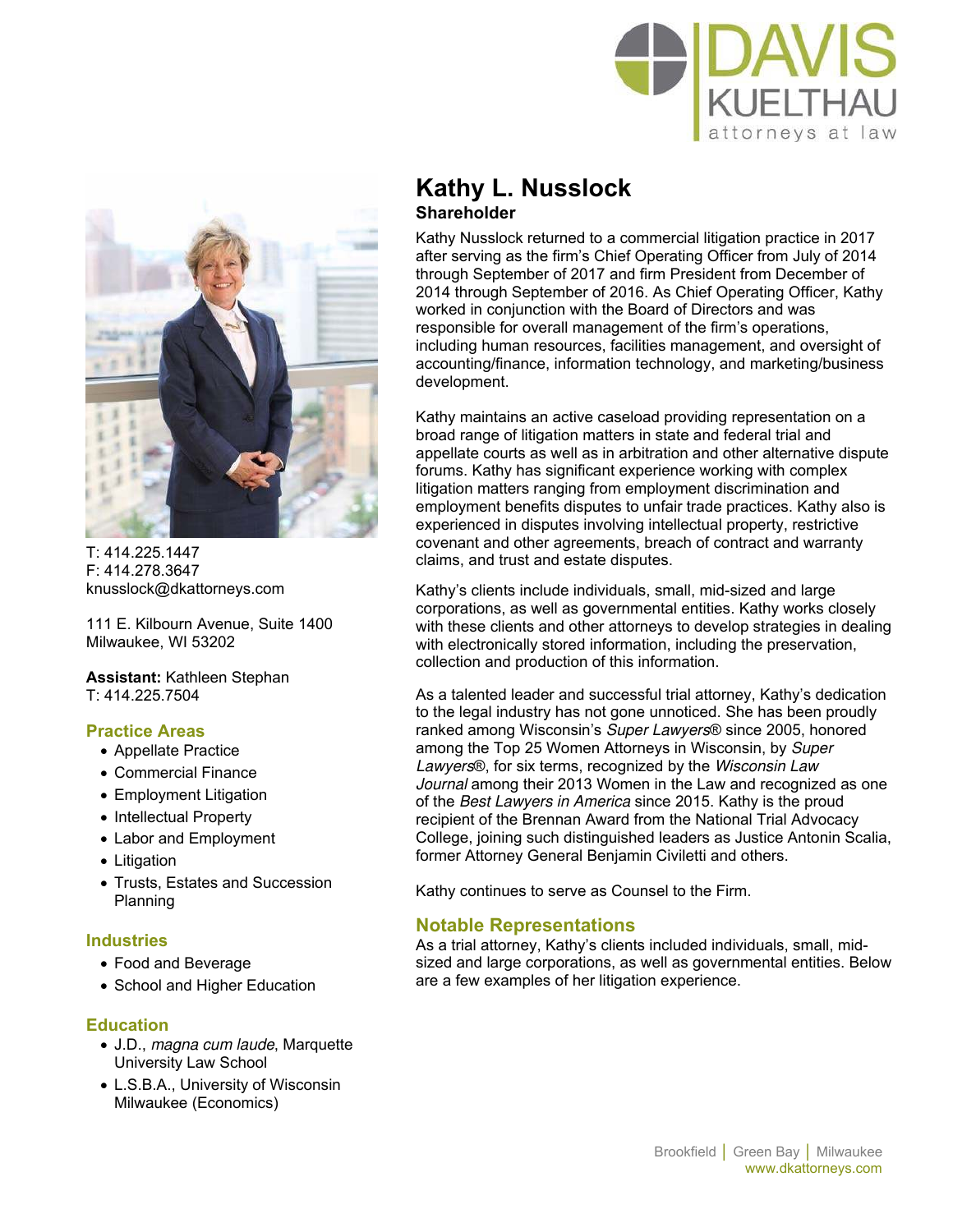#### **Professional Activities**

- Admitted, United States Supreme Court
- Admitted, Seventh Circuit Court of Appeals
- Admitted, United States District Courts: Eastern and Western Districts of Wisconsin, Northern District of Illinois, Northern District of Ohio, Northern District of Texas, District of Colorado, and Western District of New York
- ABF, The Fellows of the American Bar Foundation
- Admitted, State Bar of Wisconsin and Florida
- President's Council, Eastern District of Wisconsin Bar Association
- Member, Eastern District of Wisconsin, Court Liaison Committee
- Member, Milwaukee Bar Association
- Faculty Member, National Trial Advocacy College at the University of Virginia School of Law (2009 – 2018)
- Member, Former President, Serjeants' Inn
- Wisconsin Law Foundation Fellows
- Member, Eastern District of Wisconsin Federal Rules Committee
- Lawyers for Libraries (2013 2016)

#### **Recognitions**

- Best Lawyers® in America Commercial Litigation, Litigation - Labor and Employment (2015-2020)
- Martindale-Hubbell AV Preeminent<sup>®</sup> Attorney, 2019 Women Leaders in Law
- Best Lawyers<sup>®</sup> in America, Women in the Law (2017)
- Fellow, American Bar Foundation (2017-2018)
- Wisconsin Super Lawyer, Super Lawyers Magazine – Business Litigation (2005-2019)
- Fellow, Wisconsin Law Foundation (2015-2018)
- Martindale-Hubbell Preeminent Women Lawyers (2014)
- Women in the Law, Wisconsin Law Journal (2013)
- Top 25 Women Attorneys in Wisconsin, Super Lawyers (2006, 2008, 2009, 2010, 2012, 2014, 2018, 2019)
- Super Lawyers Corporate Counsel Edition (2008-2010)



#### **General Commercial Litigation**

#### **Breach of Joint Venture Agreement**

Kathy, along with three of her partners, defended a manufacturer against a \$50 million claim by its foreign partner for breach of a joint venture agreement. The representation was a significant success: after a week-long arbitration hearing before the International Chamber of Commerce, all claims against the client were dismissed and an award was entered in favor of the client on its counterclaim.

#### **Financial - Banking Matters**

Kathy represented a real estate developer in the interpretation of a pre-payment penalty clause in a permanent financing loan agreement.

Kathy successfully represented a troubled credit union in resolving various employment matters.

#### **Commercial Real Estate**

#### **Development Associate Agreements**

Kathy successfully represented a business owner in the interpretation and enforcement of business development restrictions.

#### **Intellectual Property**

#### **Non-compete, Trade Secrets**

She has experience representing numerous clients in disputes brought against former employees for breach of a non-compete agreements and violations of the trade secret statutes. Kathy successfully invoked the Computer Fraud and Abuse Act to prevent employees from disseminating confidential employer information, using this law separately or in conjunction with the enforcement of various employment contracts.

Kathy defended a Wisconsin manufacturer from claims of tortious interference with contract, misappropriation and theft of trade secrets in Texas state court.

#### **Labor & Employment**

#### **Employment Litigation**

Kathy successfully defended a Wisconsin company sued in federal court in federal court in Colorado when it hired a former employee of a competitor. Although the competitor alleged the Wisconsin company interfered with its contract with the former employee (containing restrictive covenants), a non-economic resolution was negotiated between the competitor and the former employee and the matter dismissed in its entirety.

Kathy defended a national company against claims of gender and disability discrimination in federal court in Texas.

#### **Municipal - Governmental Representation**

Kathy has represented school districts and the individual board members in suits involving allegations of discrimination, wrongful termination and violations of open meetings law.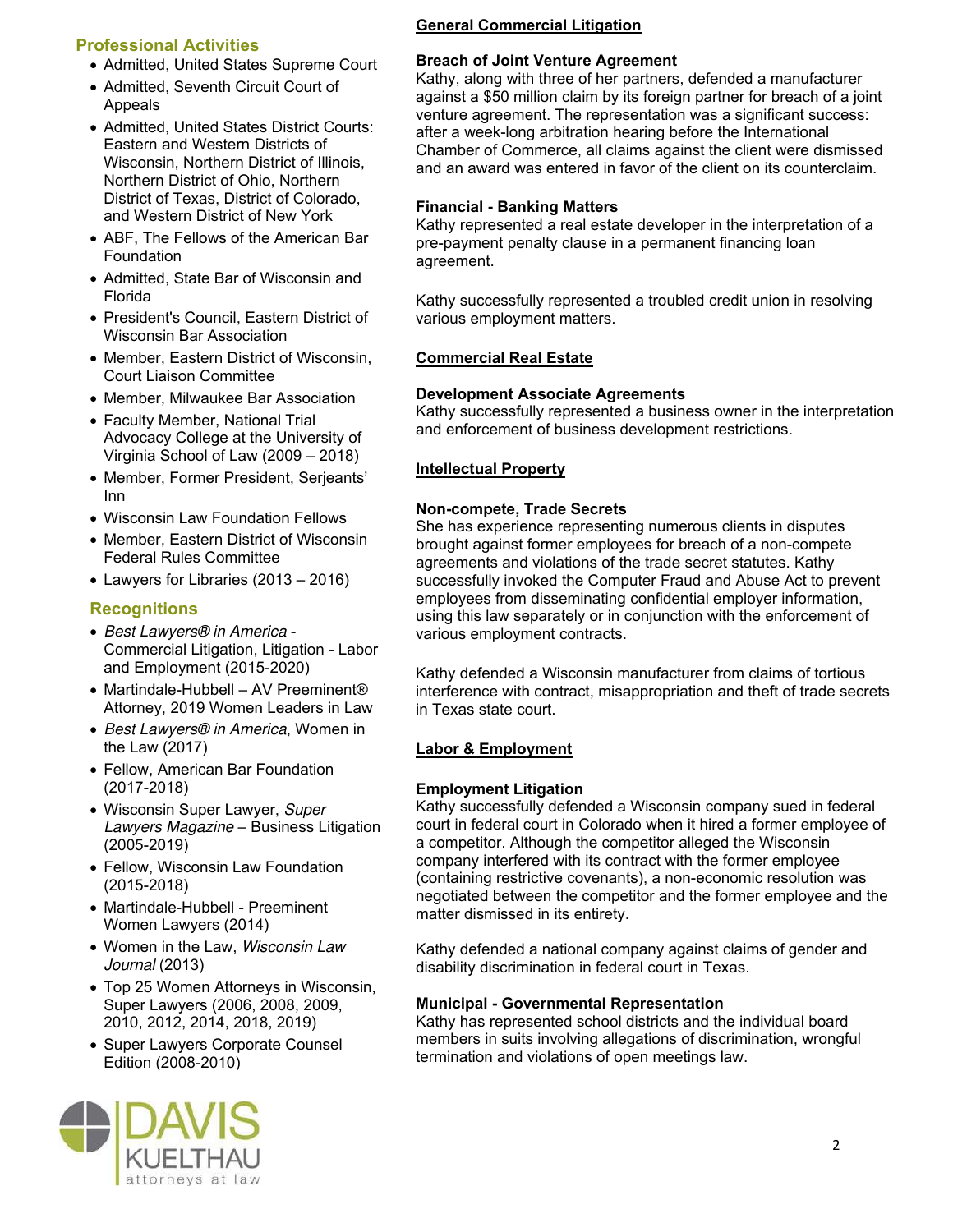- Super Lawyers Business Edition (formerly Corporate Counsel Edition) (2011 - 2015)
- Brennan Award, National Trial Advocacy College, University of Virginia School of Law (2010)

In addition, she counseled a municipality in a multi-million dollar suit involving the condemnation of a parcel of land for the redevelopment of the downtown district.

#### **Trusts, Estates and Succession Planning**

#### **Trust and Estate Litigation**

Kathy frequently represents individual and corporate personal representatives and trustees in litigation over the interpretation of trust and estate documents, a decedent's distribution elections, allegations of breach of trust and other breaches of fiduciary duty, and intra-beneficiary dispute.

#### **Community Involvement**

- Board Member, Milwaukee County Historical Society
- Member, Marquette University Law School Advisory Board
- Member, University of Wisconsin Milwaukee's Graduate School Cabinet
- Board Member, Dorothy Inbusch Foundation
- Former Member, Shorewood Board of Appeals (2009 2018)
- Former Board Member, Next Act Theatre (2003 2016)

### **Published Articles/Presentations**

- Nov. 10, 2017 Presentation, "Representing Clients' Interests in Another State," Marquette University Law School
- Sept. 13, 2017 Panel Member, "Federal Practice Tips" Eastern District of Wisconsin Bar Association
- Nov. 13, 2015 Presentation, "Representing Clients' Interests in Another State," Marquette University Law School Traveling CLE
- March 20, 2013 "The Hidden Minefield of eDiscovery." Wisconsin Department of Justice"
- February 17, 2011 Panel Member "Mediation in the Eastern District of Wisconsin: Advice from the Bench and the Bar."
- July 16, 2010 Lecture, "The Legal Side of Business Relationships," presented at the Second Annual Conference at The Pilates Center, Boulder, CO
- November 18, 2009 Lecture, "Nuts and Bolts of Litigation Holds," Electronic Discovery Conference, presented by the Eastern District of Wisconsin Bar Association
- June 4, 2009 Presenter/Panel Member Minnesota State Bar Association
- November 7, 2008 Lecture, "Use of Electronic Evidence in Litigation – A Mock Trial," presented to Wisconsin Department of Justice, Division of Legal Services
- November 6, 2008 Lecture, "Law and Practice of Electronic Discovery," presented at the Milwaukee Bar Center
- April 24, 2008 Lecture, "E-Discovery: What Is It? How Do You Get It? How Do You Preserve It?" presented to Wisconsin Department of Justice, Division of Legal Services
- June 21, 2007 Lecture, "Beyond the Rules," State Bar CLE
- November 15, 2006 Lecture, "Ignoring ESI Has A Price," presented to Davis & Kuelthau, s.c.
- May 14, 2004 Lecture, "Metadata," Paralegal Association

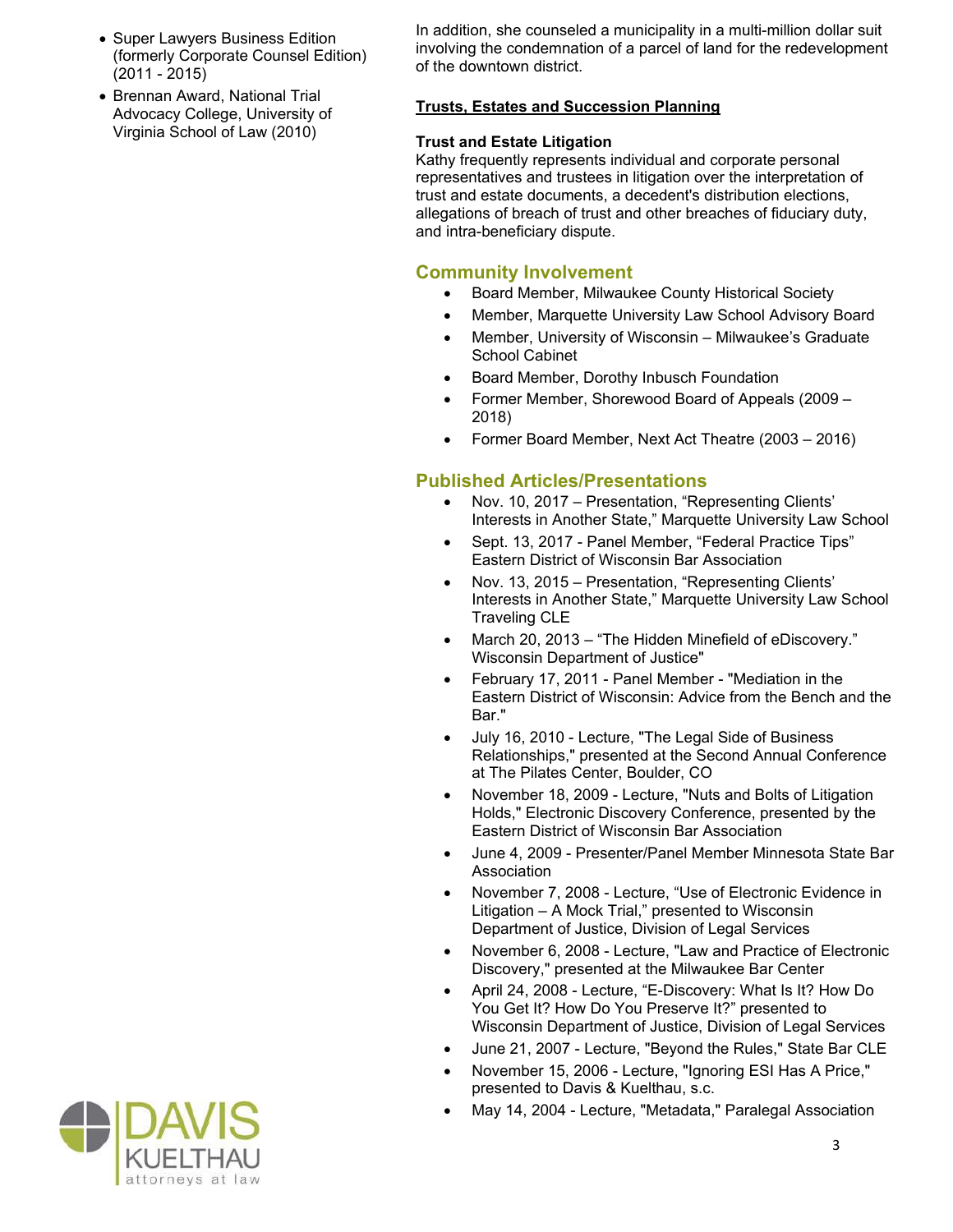- December 1, 2004 Lecture, 2004 Midwest Law & Technology Conference & Expo, Midwest Tech Show
- "Just How Privileged Are We?" Wisconsin Lawyer, Vol. 64, No. 9
- "Living With Discrimination, "Wisconsin Civil Trial Journal, Vol. 1, No. 1

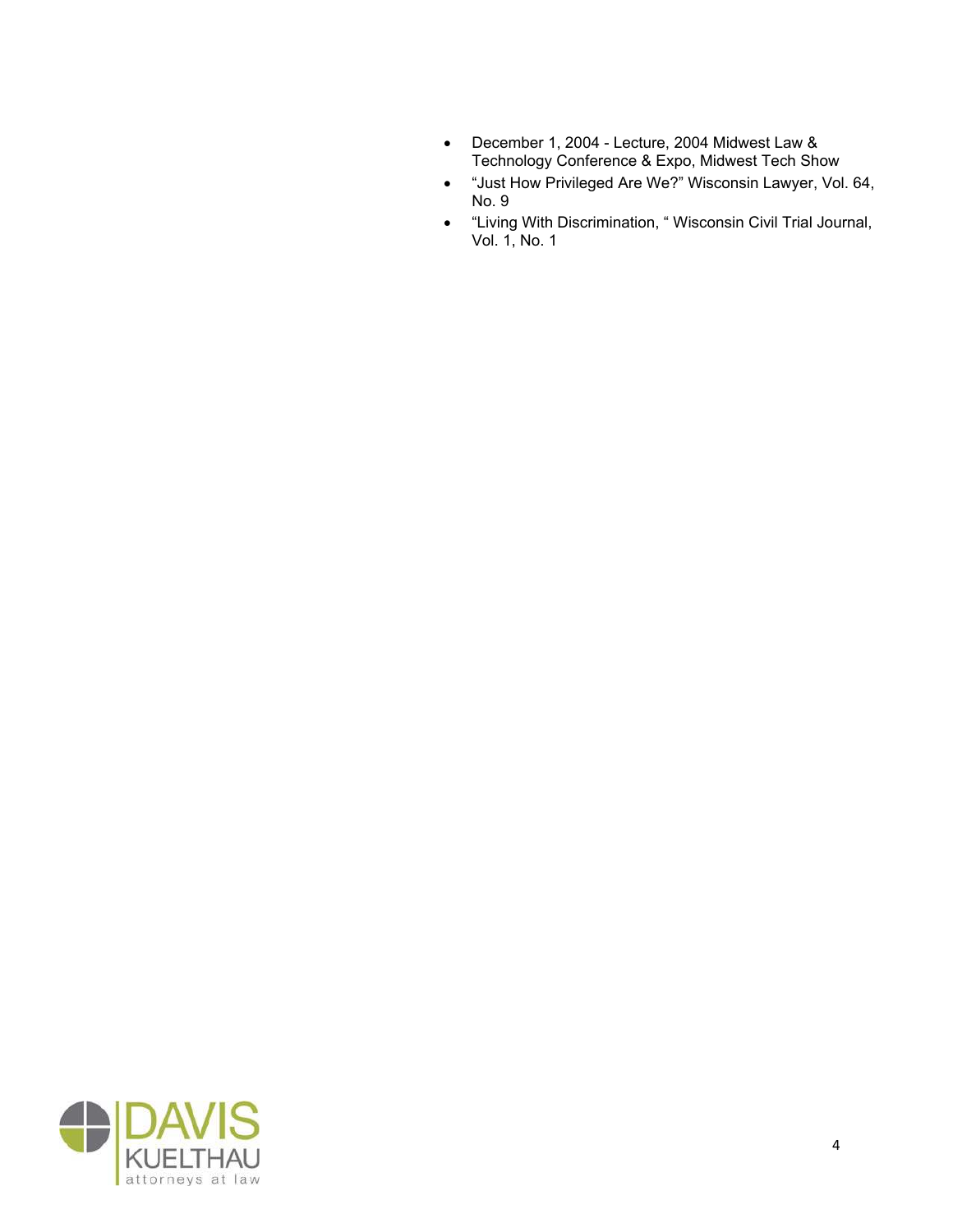



T: 414.225.1419 F: 414.278.3619 lmeyer@dkattorneys.com

111 E. Kilbourn Avenue, Suite 1400 Milwaukee, WI, 53202

**Assistant:** Alyse Pfeil  $T: 414.225.7520$ 

#### **Practice Areas**

- Appellate Practice
- Employment Litigation
- Labor and Employment
- Litigation

#### **Industries**

Food and Beverage

#### **Education**

- J.D., Marquette University
- B.A., Carroll College

#### **Recognitions**

• National Law Review's Go-To Thought Leader - Employment Law (2019)

## **Laurie E. Meyer Shareholder**

As a member of Davis|Kuelthau's Labor and Employment practice, Laurie combines her experience in human resources management with over 20 years of employment law practice to provide creative, strategic counsel and defense to employers of every size on a full range of employment issues. This depth of experience allows her to provide legal assistance to employers in ways that minimize risk and avoid litigation and support long-term business goals. Laurie takes a practical approach to solving employment problems for her clients and achieving their goals in a cost-effective way.

Laurie has handled litigation matters involving Title VII, the Americans with Disabilities Act, the Fair Labor Standards Act, the Age Discrimination in Employment Act, the Family and Medical Leave Act, the Occupational Safety and Health Act, the Wisconsin Fair Employment Act, as well as other federal, state, and local laws and ordinances. She has also handled several unreasonable refusal to rehire worker's compensation claims and unemployment compensation claims.

Laurie regularly advises her clients on how labor and employmentrelated legislation and regulation may affect their businesses and assists clients in developing compliant handbooks, policies and practices. She also guides her clients in difficult employment matters, from employee performance reviews, terminations, reductions-inforce, wage-and-hour issues, and responding to discrimination and harassment complaints.

Laurie frequently lectures and conducts in-house management and supervisor training for human resource organizations and companies of all sizes in the areas of medical leave management, social media and electronic communication management, and illegal harassment.

Laurie is a member of the Defense Research Institute's (DRI) Employment and Labor Law Steering Committee, serves as its Publication Chair and chief editor of several of its publications. She is also a member of the State Bar of Wisconsin and the Society of Human Resources Management (SHRM).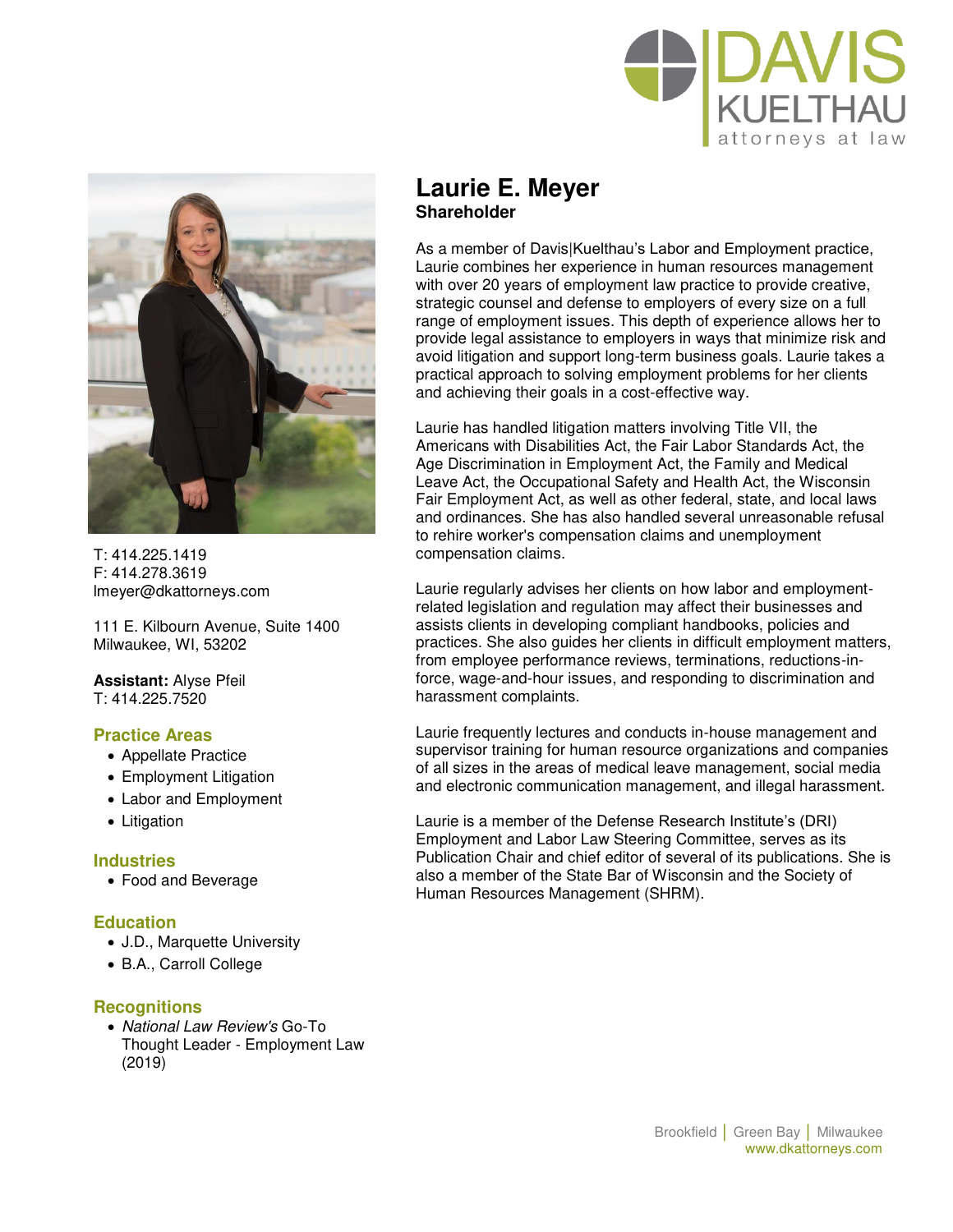### **Professional Activities**

- Member, State Bar of Wisconsin
- Member, Defense Research Institute
	- o Co-Chair, Publications Sub-Committee
	- o Co-Editor, annual For the Defense Labor and Employment Law issue
	- o Member, Employment Law Steering Committee
	- o Legislative Liaison, Wisconsin
- Member, Metro-Milwaukee Chamber of Commerce
- Member, Wisconsin Defense Counsel
- Member, Milwaukee Bar Association
- Member and Former Chancellor, Barristers Club of Milwaukee
- Board Member, Economics Wisconsin
- Member, FaB Wisconsin
- Member, Waukesha County Business Alliance
- Guest Lecturer, UW-Milwaukee Lubar School of Business' Employment Law Course (2015)

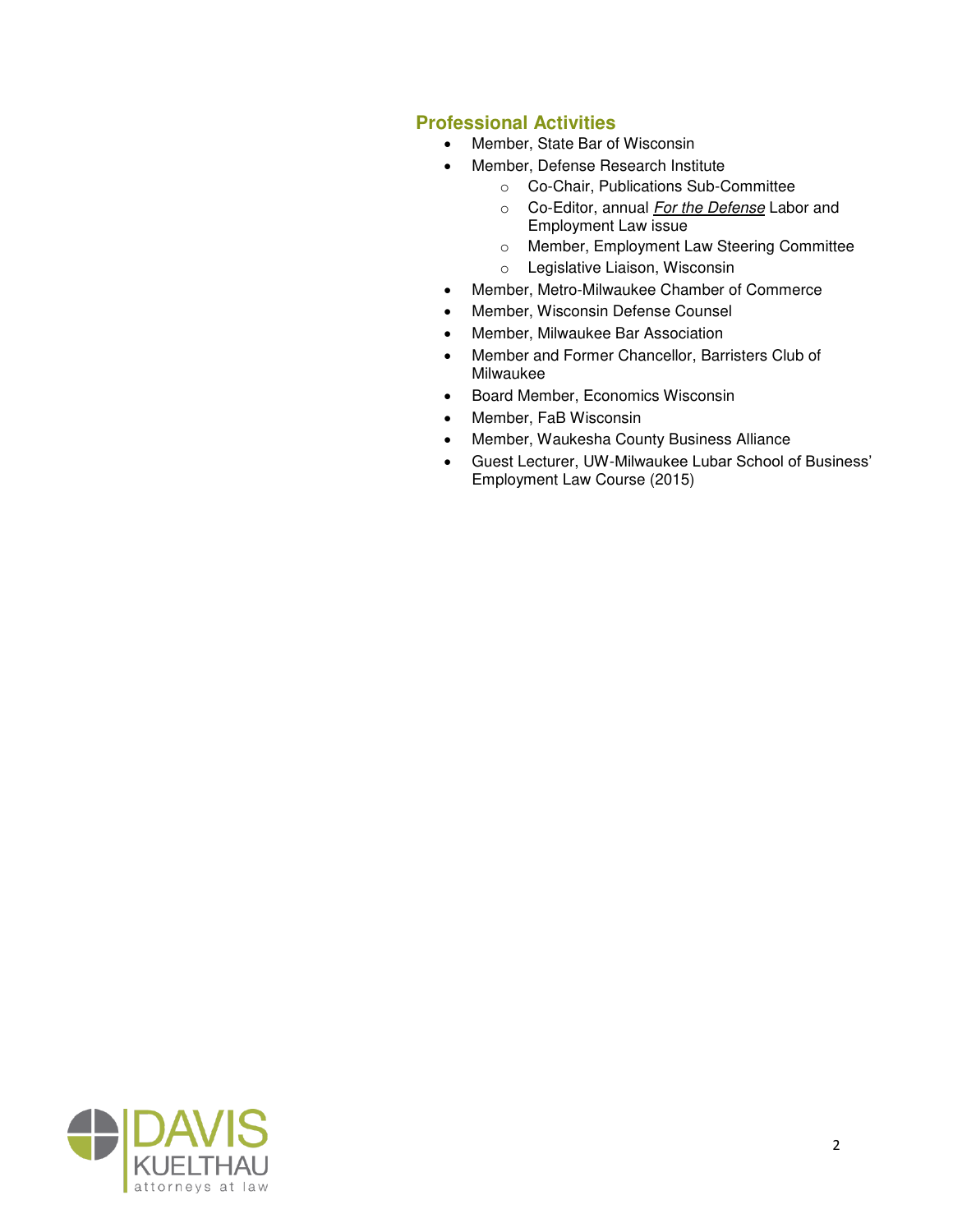# Addressing Key Business Liability Risks in the Workplace and Among Your **Workforce**



**Kathy L. Nusslock** Litigation Attorney Davis|Kuelthau, s.c.



**Laurie E. Meyer** Employment and Litigation **Attorney** Davis|Kuelthau, s.c.









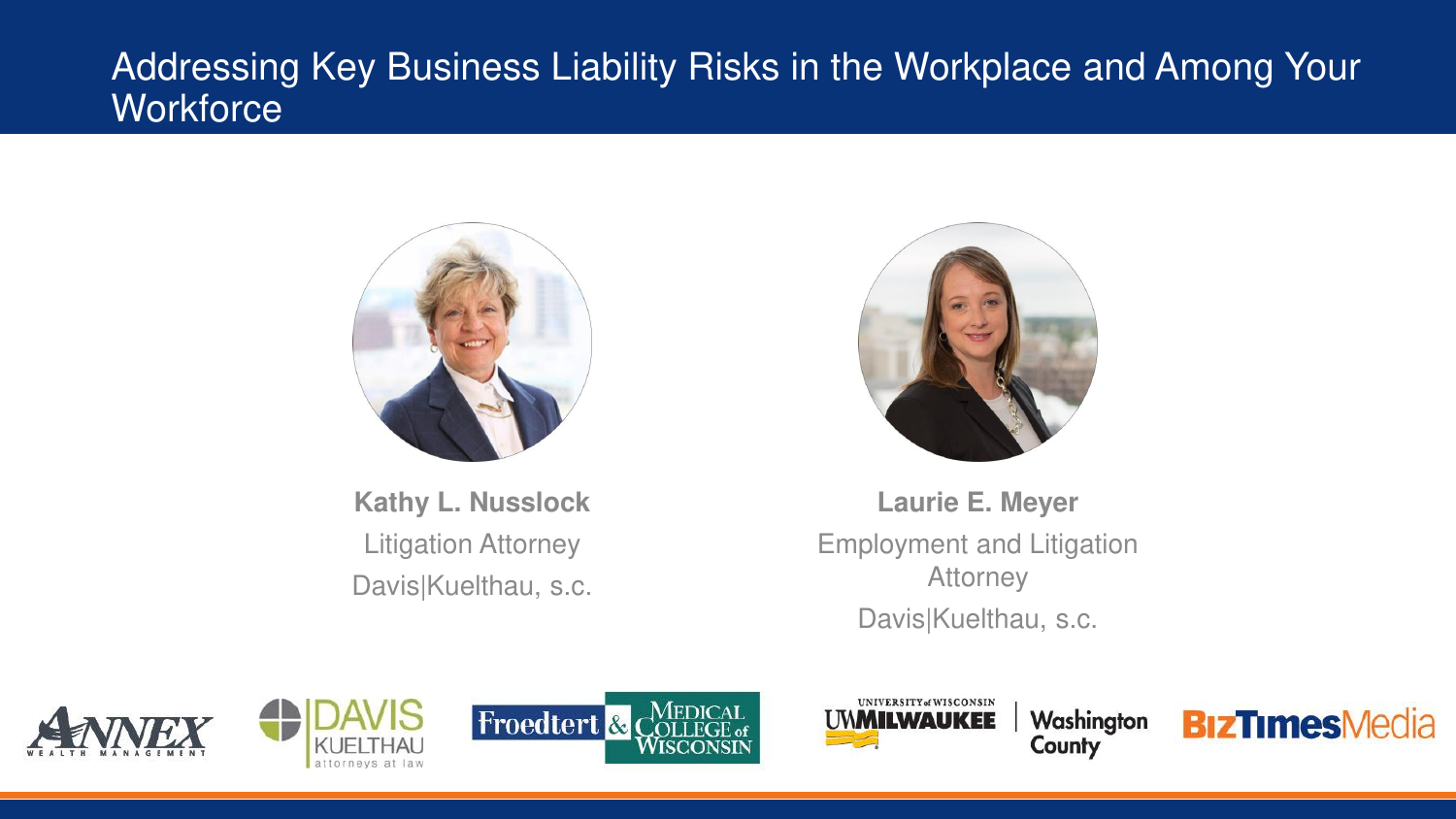Sample Fact Pattern – One

A large grocery store chain provided an essential service and was able to remain open during the coronavirus pandemic. Store owners were relieved that the stores would be bringing in revenue while many other businesses were closed completely or operating on a limited scale. Management followed the CDC guidelines and required social distancing among its employees and customers, the use of masks for all who entered the premises, erected plexi-glass barriers at the check-out lines, cleaned all carts and baskets as well as premises and provided hand sanitizer in wall dispensers. The stores seemed to be weathering the COVID-19 storm well, both financially and health-wise. On Friday, however, the store confirmed 18 of its employees tested positive for COVID-19 and an additional 65 employees were sent home to quarantine. A subsequent investigation revealed several complaints by employees to their supervisors that management guidelines were not being followed or enforced.









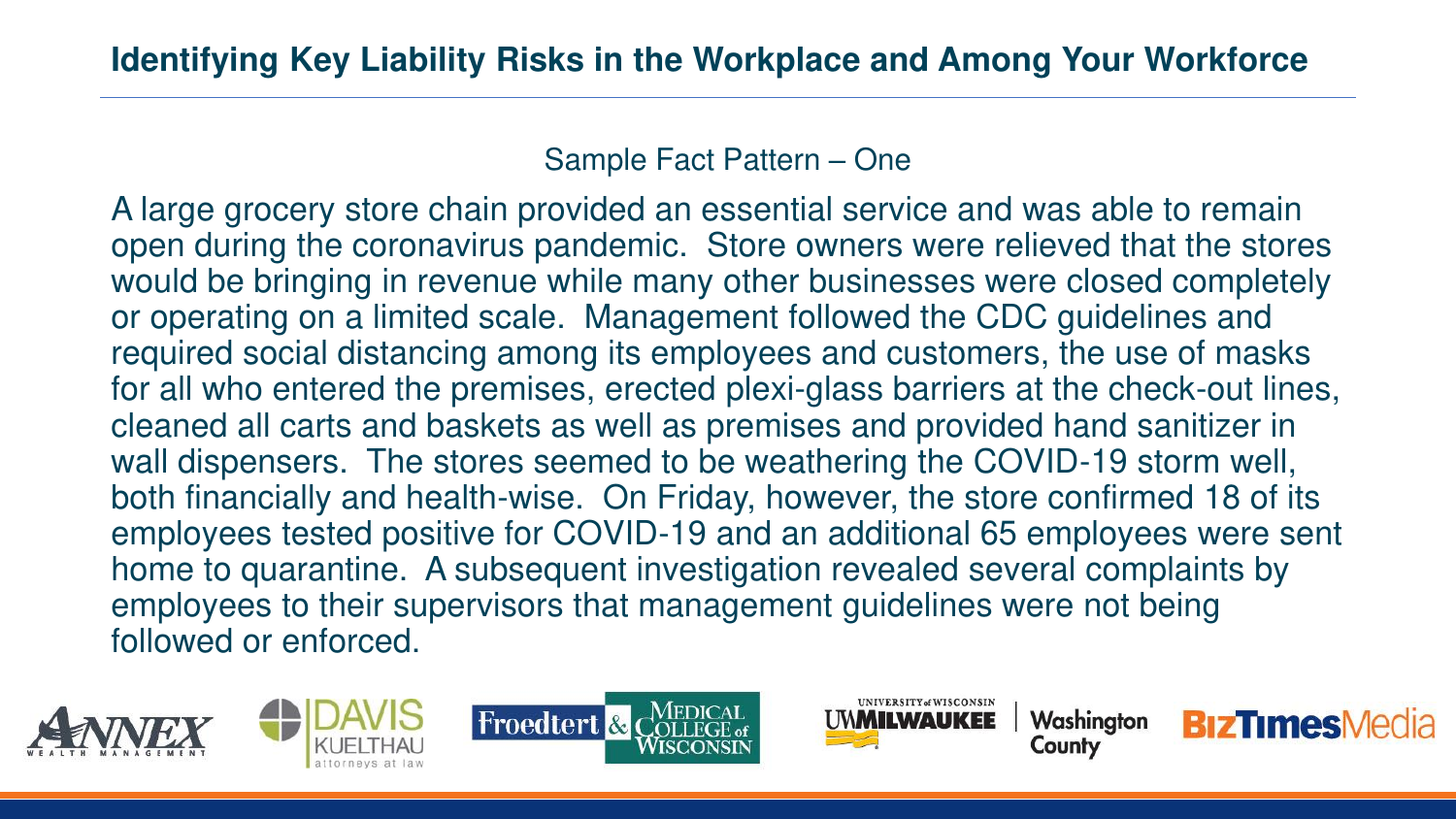## Sample Fact Pattern – Two

A mid-size "essential business" manufacturer has an employee who has been able to telework since March despite having to homeschool her elementary school aged children during the day. Her employer allowed her to accomplish her work at the time-of-day of her choice, so she generally did her work in the late afternoons and evenings because she home-schooled her kids in the morning. In early June, the employee notified her employer that her children's school year had ended but that their summer camp had been canceled, leaving her without childcare for the summer. The employee has requested expanded FMLA leave under the FFCRA. She has indicated that she would like to use her available PTO for the first two weeks of unpaid leave, and would then like to take the remaining ten weeks at twothirds pay. She has provided documentation to show that the summer camp has been cancelled. Is the employee eligible for expanded FMLA leave under these circumstances?